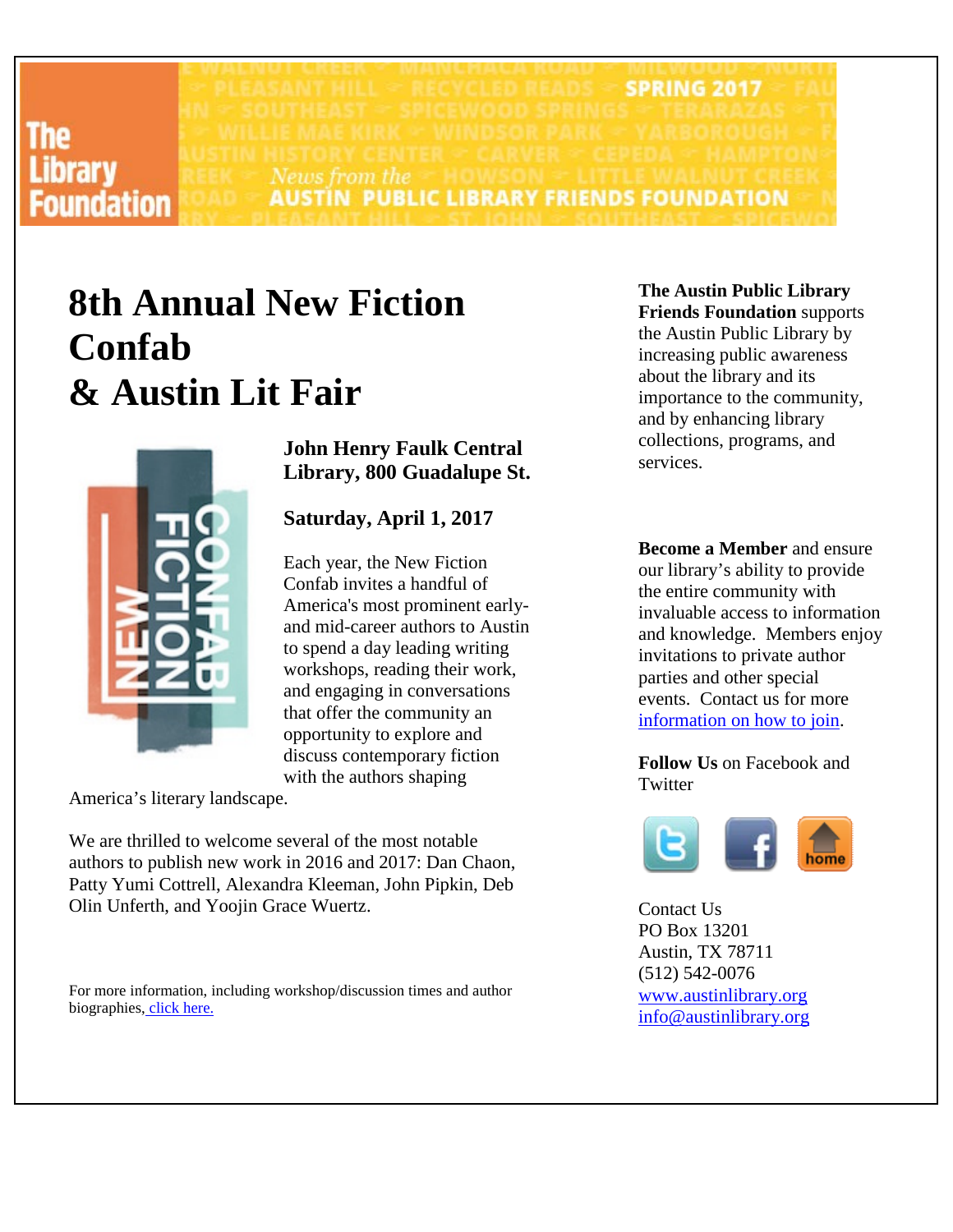

an Chaor











Alexandra Kleemar

oojin Grace Wuertz

# **Badgerdog Creative Writing Summer Camps**



Each summer, Badgerdog hosts writing camps for rising 3rdthrough 12th-graders that allow students to work closely with professional writers as they explore the arts of poetry, fiction,nonfiction, and playwriting. All campers experience the joy of performing and publishing their original

work. For camp listings and registration, [click here.](http://www.austinlibrary.org/site/PageNavigator/Badgerdog/bdog_summer_camp.html)



A big *thank you* to everyone who helped us raise over \$7,000 for the Library Foundation's Children's Collections Endowment during Amplify Austin. With over 125,000 juvenile cardholders, the Children's Collections at the Austin Public Library are a beloved and in-demand resource. The Library Foundation's endowment will ensure Austin's children will always have access to a dynamic and robust collection of materials. If you'd like to make a donation please visit us at [www.austinlibrary.org.](http://www.austinlibrary.org/site/PageServer)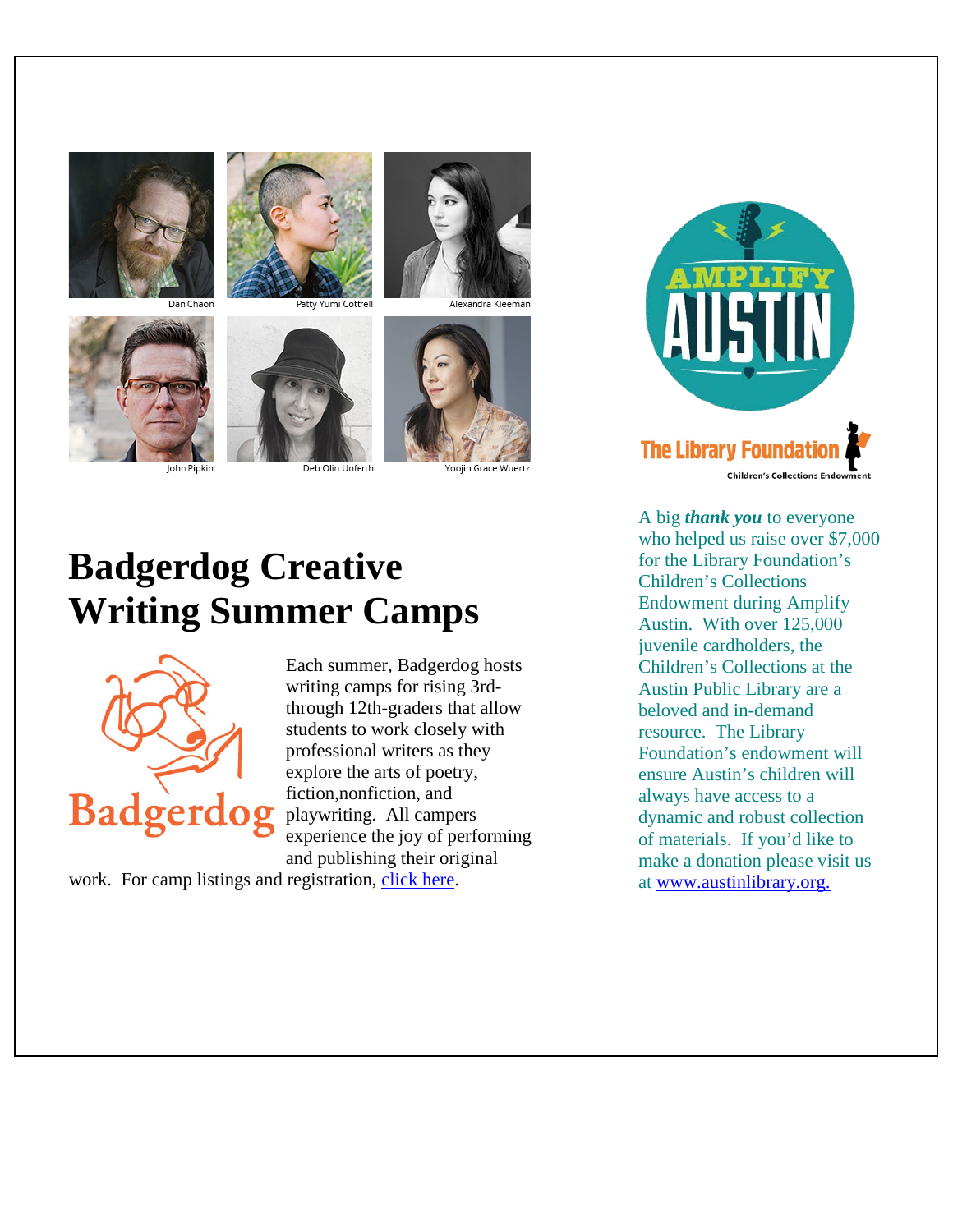## **Badgerdog's Summer Book Crush**



Led by a professional writer, young readers explore a wellcrafted novel, take it apart, play around in its pages, and develop creative work in response to the novel. This program is designed to foster close reading skills, critical thinking, and creativity in a fun environment. For Book Crush listings and registration, [click here.](http://www.austinlibrary.org/site/PageServer?pagename=bdog_SummerBookCrush)

## *March* **by John Lewis**

### **Book Discussions / Gallery Tour / Author Event**



This spring, The Library Foundation sponsored book discussion groups at three different branch libraries in conjunction with the publication of the third volume of Congressman John Lewis' three-volume graphic memoir, March, which chronicles his leadership role in the Civil Rights Movement. Book discussion

#### **Austin's New Central Library: Community Spaces**

In addition to providing the entire community with access to boundless knowledge through cutting-edge technology and extensive print and digital collections, Austin's new central library, scheduled to open later this year, will feature unique and distinctive gathering spaces for the community to learn, read, create, explore, and even cook! These spaces include a special events center, reading porches, meeting rooms, a cooking demonstration area, a rooftop butterfly garden, and an art gallery. For more information about the new central library please [visit](http://www.austinlibrary.org/site/PageServer?pagename=central_library)  [www.austinlibrary.org.](http://www.austinlibrary.org/site/PageServer?pagename=central_library) 



*Austin Public Library librarians tour the reading porches at the new central library.*